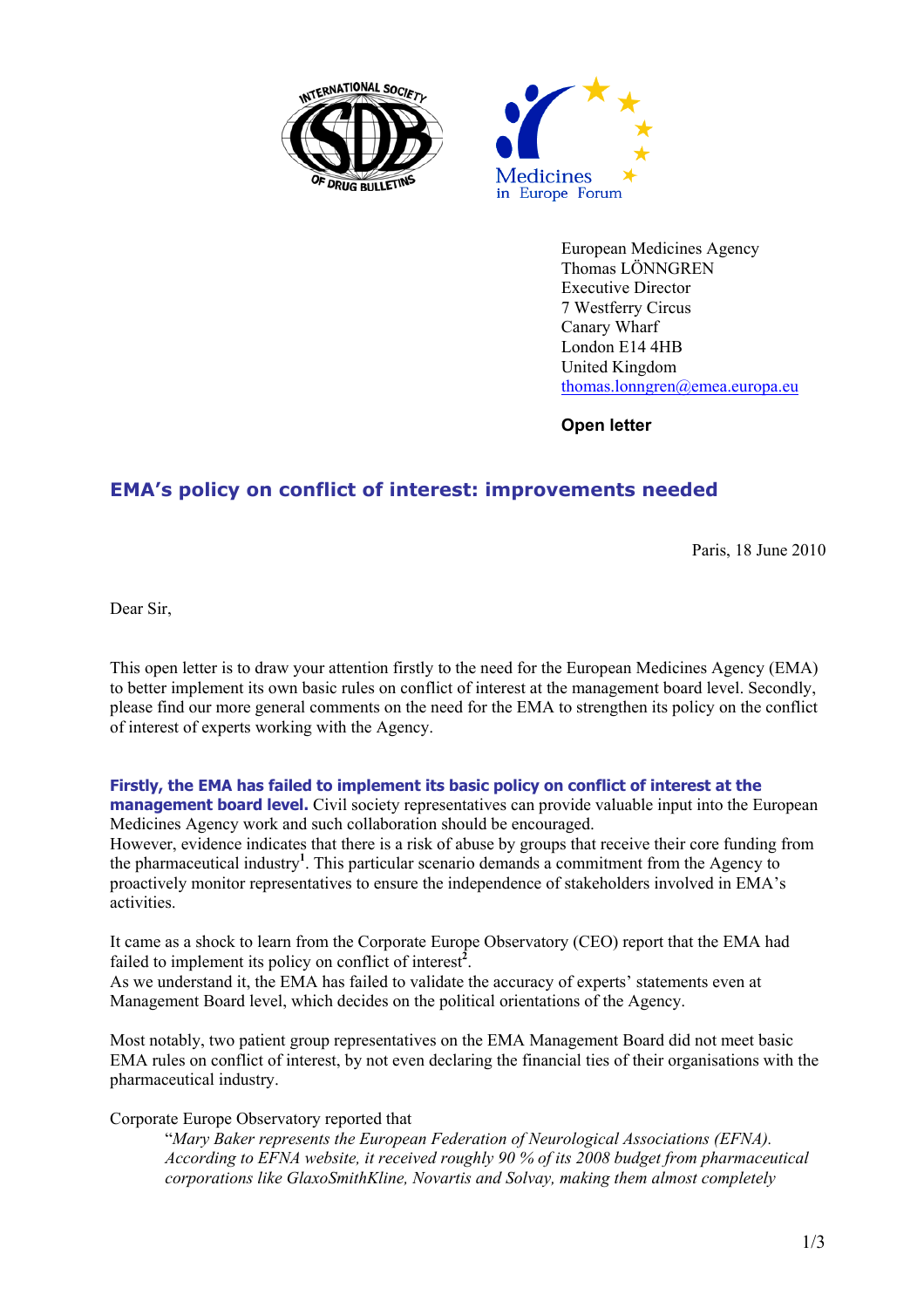*dependent on corporate funds. While EFNA's website does at least conform to the EMA's financial disclosure standards, Baker denies that EFNA receives funding from any pharmaceutical companies in her conflict of interest statement on the EMA website. Indeed that statement suggests that EFNA is economically independent of corporate cash; that is not the case.* 

*O'Donovan's conflict of interest statement similarly fails to mention the hundreds of thousands of euros that the European Patients Forum (EPF) receives each year from the pharma industry. In fact, the conflict of interest statement wasn't even available to the public before CEO wrote to the EMA and asked for it. It appears the statement was actually only made following CEO's request in January 2010, as it is dated 1/2/10.*" (**a**)

According to article 63 paragraph 2 of Regulation (EC) N°726/2004, « *Members of the Management Board, members of the committees, rapporteurs and experts shall not have financial or other interests in the pharmaceutical industry which could affect their impartiality* [our emphasis]. *They shall undertake to act in the public interest and in an independent manner, and shall make an annual declaration of their financial interests (…).* »

**We urge you to address this particular problem without delay.** The participation of consumer and patient organisations that are independent of any pharmaceutical or medical device industry support should be actively promoted. Such groups are better equipped to represent the interest of civil society.

**Secondly, the EMA's conflict of interest policy in general needs to be strengthened.** Much available evidence implies that commercial interests bias regulatory science (i.e. granting of marketing authorisations, withdrawal due to pharmacovigilance concerns, etc.)<sup>3</sup>. Despite that knowledge, EMA's conflict of interest policy is not only insufficiently monitored and hardly implemented (read example above), but also too weak**<sup>3</sup>** .

For example, the EMA does not require the declaration of interest of the experts' households, whereas several National Agencies do. EMA's experts are asked to declare their financial interest in the pharmaceutical industry only if the value exceeds 50,000 euros.

As of April 2008, fewer than half of the 4 528 experts registered in EMA's register had up-to-date declarations of interest<sup>3</sup>. More than 1 in every 4 of the experts registered were classified as having a "high risk level" of conflict of interest, particularly in respect to decisions about specific products. They benefited from a waiver allowing them to continue in EMA's activities in 65% of cases referred to the EMA's declaration of interest assessment group since 2004**<sup>3</sup>** .

The declarations of experts' conflict of interest are not easily publicly available, European citizens being in many cases required to come to the EMA's office (Article 63 – paragraph 2 of Regulation (EC) N°726/2004).

**A very first step to improve the situation would be to improve EMA's transparency practices** (**b**). EMA also needs to reorient its roadmap to 2015 toward more independence from pharmaceutical companies, including a more active search for non-conflicted experts (**c**).

**We look forward to hearing from you about your plans to adequately strengthen, monitor and enforce internal rules, vis-à-vis conflict of interest and stakeholder engagement.** 

Sincerely,

**Medicines in Europe Forum International Society of Drug Bulletins**  **Contacts:**  ISDB: president@isdbweb.org MiEF: pierrechirac@aol.com